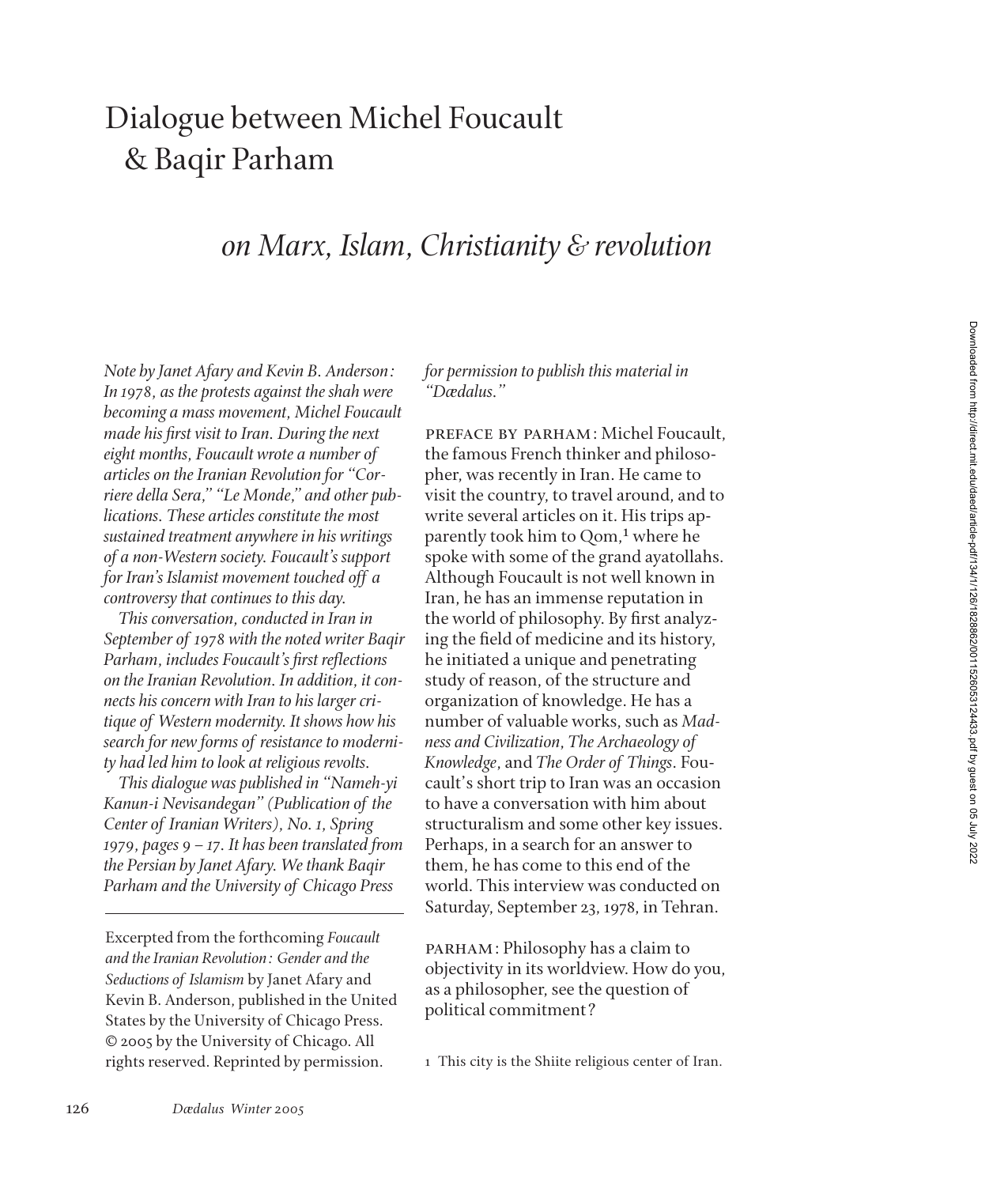foucault: I do not think that we could give a definition of an intellectual unless we stress the fact that there is no intellectual who is not at the same time, and in some form, involved with politics. Of course, at certain points in history, there have been attempts to define the intellectual from a purely theoretical and objective angle. It is assumed that intellectuals are those who refuse to become involved in the issues and problems of their own societies. But in fact, such periods in history have been very rare and there are very few intellectuals who have adopted such a premise.

If we look at Western societies, from the very first Greek philosophers up to today's intellectuals, we see that they all had ties in some form to politics. They were involved in politics and their actions had meaning only insofar as they concretely affected their societies. At any rate, this is a general principle. Therefore, to the question, "Should an intellectual interfere in the political, social, and economic life of his or her country?" I respond that it is not a matter of should or ought. Being an intellectual requires this. The very definition of an intellectual comprises a person who necessarily is entangled with the politics and major decisions of his society. Thus, the point is not whether or not an intellectual has a presence in political life. Rather, the point is what should the role of an intellectual be in the present state of the world, in order that he or she [ *u* ] would reach the most decisive, authentic, accurate results.2 I am, of course, only dealing with the society of which I am a part. Later, in comparison to your experiences we shall see what are the differences between our situation in the West and yours.

In France and in Europe in general, ever since the French Revolution, the

2 In Persian, the pronoun *u* can be male or female.

intellectual has played the role of a prophet, a foreteller of the future society. In other words, the intellectual was one whose responsibility was to deal with general and universal principles for humanity. But in our Western societies something important has happened. The role of science, knowledge, technique, and technologies has perpetually increased and so has the significance of these issues for politics and the organization of society. Engineers, lawyers, doctors, health-care workers and social workers, researchers in the humanities–all form a social layer in our society whose numbers, as well as whose economic and political significance, are constantly increasing. Therefore, I think that the role of the intellectual is perhaps not so much, or maybe not only, to stand for the universal values of humanity. Rather, his or her responsibility is to work on specific objective fields, the very fields in which knowledge and sciences are involved, and to analyze and critique the role of knowledge and technique in these areas in our present-day society. In my opinion, today the intellectual must be inside the pit, the very pit in which the sciences are engaged, where they produce political results. Thus, working with intellectuals–mostly doctors, lawyers, psychiatrists, and psychologists–has paramount importance to me.

PARHAM: In response to my first question, you also partly answered my second question.

FOUCAULT: No problem, ask it again. Maybe this way I could answer your first question!

parham: Very well. You see, we have witnessed a closeness between philosophy and political reality. I wanted to ask you, with regard to this proximity be*Marx, Islam, Christianity & revolution*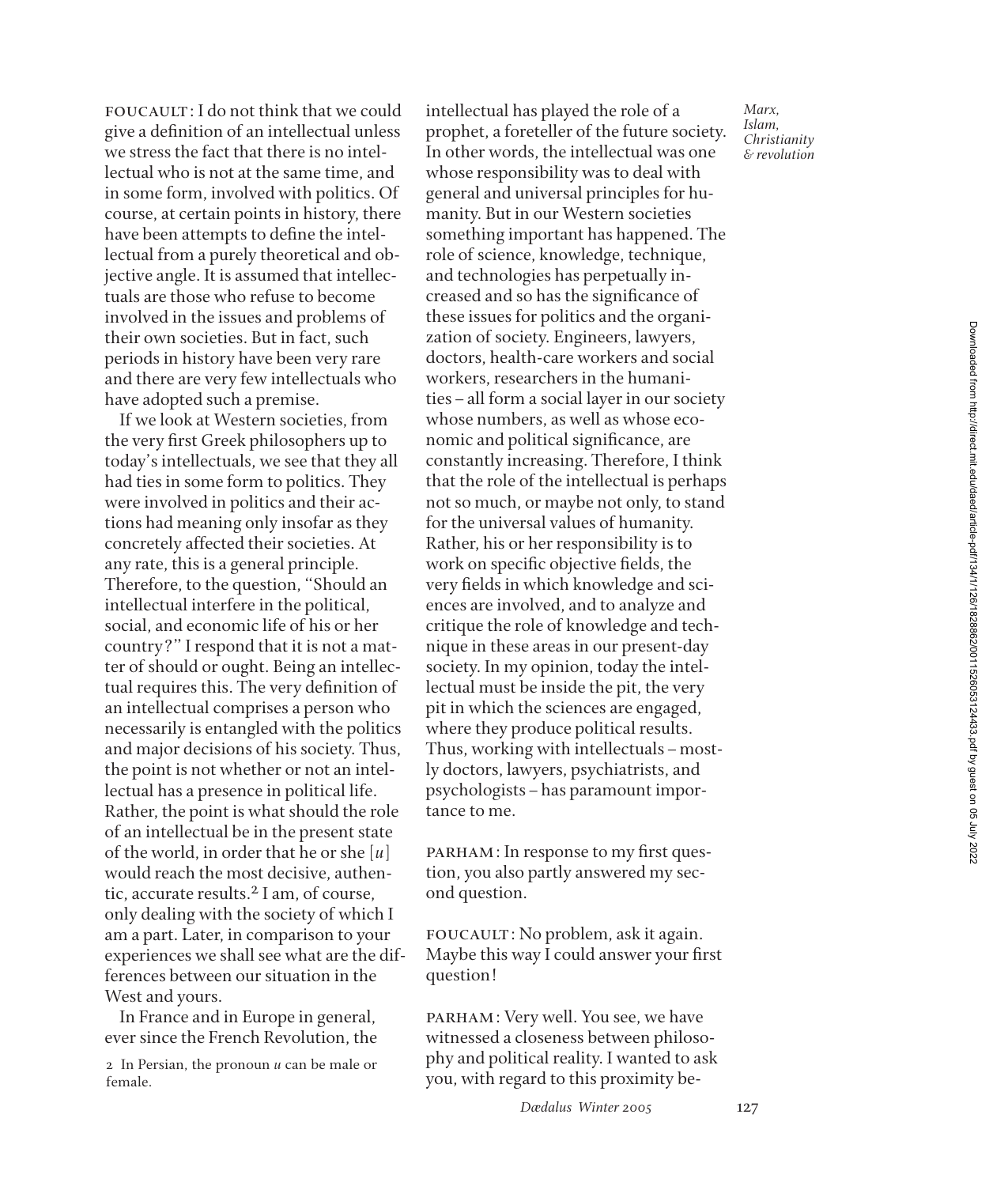*Dialogue between Michel Foucault & Baqir Parham*

tween philosophy and politics, do you see any basic change in the philosophical worldview of our time? And if so, what is its foundation and its nature?

foucault: If again we keep in mind the West, I think we should not forget two grand and painful experiences we had in our culture in the last two centuries. First, throughout the eighteenth century, philosophers, or it is better to say intellectuals, in France, England, and Germany attempted to rethink society anew, according to the vision and principles of good government as they perceived it. The impact of this type of thinking can be seen, to a great extent, in the revolutions and in the social and political changes in France, England, and Germany. In actuality, out of this philosophical vision–the vision of a nonalienated, clear, lucid, and balanced society– industrial capitalism emerged, that is, the harshest, most savage, most selfish, most dishonest, oppressive society one could possibly imagine. I do not want to say that the philosophers were responsible for this, but the truth is that their ideas had an impact on these transformations. More importantly, this monstrosity we call the state is to a great extent the fruit and result of their thinking. Let us not forget that the theory of the state, the theory of the all-powerful state, the all-powerful society vis-à-vis the individual, the absolute right of the group against the right of the individual, can be found among French philosophers of the eighteenth century and German philosophers of the late eighteenth and early nineteenth centuries. This is the first painful experience.

The second painful experience is the one that emerged not between the philosopher and bourgeois society, but between revolutionary thinkers and the socialist states we know today. Out of

the visions of Marx, the visions of socialists, from their thoughts and their analyses, which were among the most objective, rational, and seemingly accurate thoughts and analyses, emerged in actuality political systems, social organizations, and economic mechanisms that today are condemned and ought to be discarded. Thus, I think both of these experiences were painful ones, and we are still living through the second one, not just in thought but also in life.

I can give another example that is both most interesting and tragic for Western intellectuals–that of Vietnam and Cambodia. One felt that there was a people's struggle, a struggle that was just and right at its foundation, against vicious American imperialism. One anticipated that out of this remarkable struggle a society would emerge in which one could recognize oneself. By "ourselves," I do not mean the Westerners, since this was not their battle. I mean a society in which the face of revolution could be recognized. But Cambodia, and to some extent Vietnam, presents us with a face from which freedom–a classless society, a nonalienating society–was absent.

I think we live at a point of extreme darkness and extreme brightness. Extreme darkness, because we really do not know from which direction the light will come. Extreme brightness, because we ought to have the courage to begin anew. We have to abandon every dogmatic principle and to question one by one the validity of all the principles that have been the source of oppression. From the point of view of political thought we are, so to speak, at point zero. We have to construct another political thought, another political imagination, and teach anew the vision of a future. I am saying this so that you know that any Westerner, any Western intellectual with some integrity, cannot be indifferent to what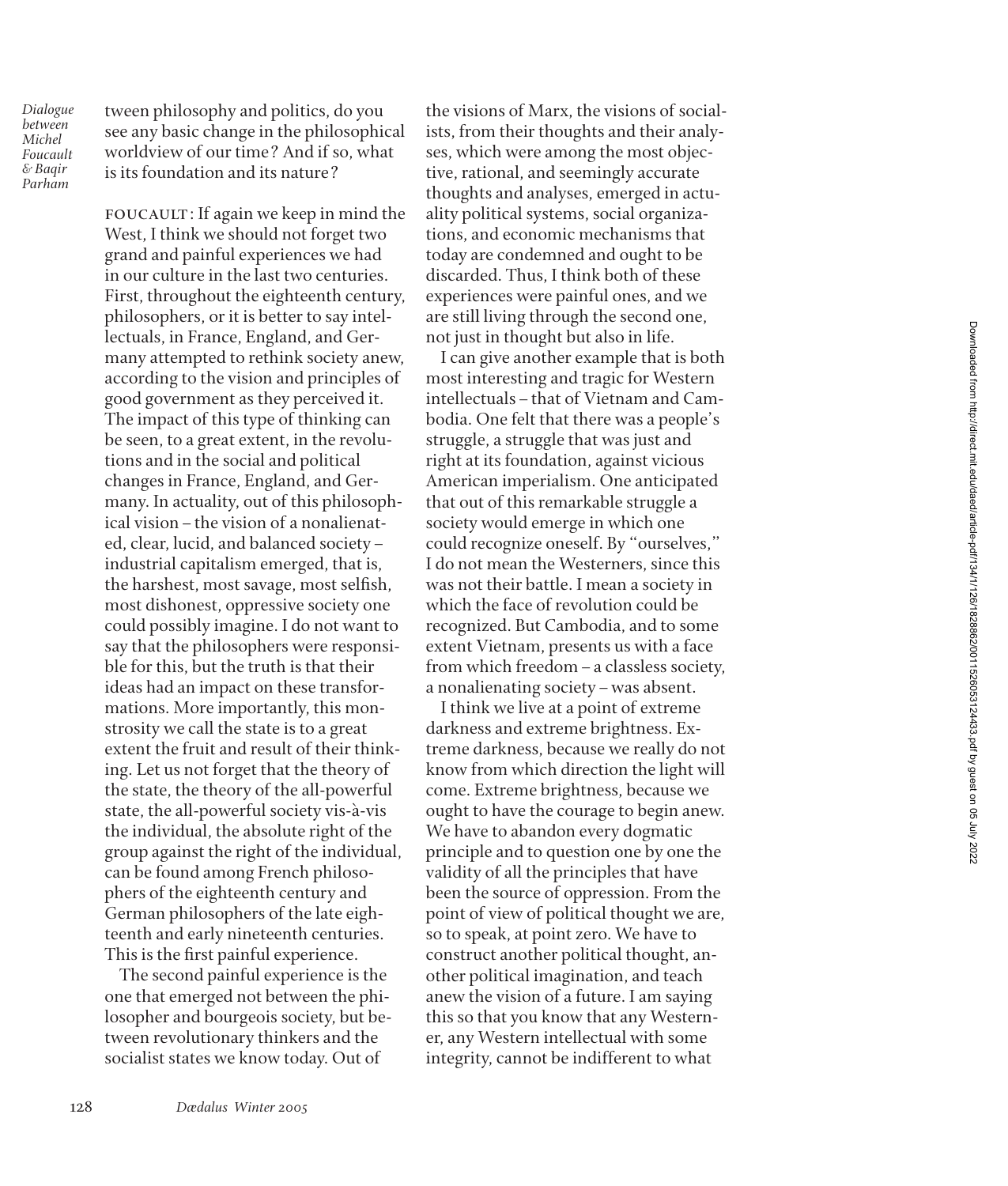she or he hears about Iran, a nation that has reached a number of social, political, and so forth dead ends. At the same time, there are those who struggle to present a different way of thinking about social and political organization, one that takes nothing from Western philosophy, from its juridical and revolutionary foundations. In other words, they try to present an alternative based on Islamic teachings.

PARHAM: In my first two questions, the topic of discussion was mostly philosophy, science, and especially the humanities. Now, with your permission, I would like to speak of something that is closer to our particular situation in Iran, that is, religion. Could you please tell us what your opinion is of the role of religion as a world perspective and in social and political life?

FOUCAULT: One of the statements I have heard repeatedly during my recent stay in Iran was that Marx was really wrong to say, "Religion is the opium of the people." I think I must have heard this statement three or four times. I do not intend to begin anew a discussion of Marx here, but I do think that we ought to reexamine this statement of Marx's. I have heard some supporters of an Islamic government say that this statement of Marx's might be true for Christianity, but it is not true for Islam, especially Shiite Islam. I have read several books on Islam and Shiism, and I totally agree with them, because the role of Shiism in a political awakening, in maintaining political consciousness, in inciting and fomenting political awareness, is historically undeniable. It is a profound phenomenon in a society such as Iran. Of course, there have at times been proximities between the state and Shiism, and shared organizations have

existed. You had a Safavid Shiism 3 and against it you have tried to resurrect an Alavid Shiism. 4 All of this is accurate. But on the whole, and despite changes that occurred in the nature of religion due to the proximity between Shiism and state power in that period, religion has nevertheless played an oppositional role.

In the Christian centers of the world, the situation is more complicated. Still, it would be naïve and incorrect if we said that religion in its Christian form was the opium of the people, while in its Islamic form it has been a source of popular awakening. I am astonished by the connections and even the similarities that exist between Shiism and some of the religious movements in Europe at the end of the Middle Ages, up to the seventeenth or eighteenth century. These were great popular movements against feudal lords, against the first cruel formations of bourgeois society, great protests against the all-powerful control of the state. In Europe in the late eighteenth and early nineteenth centuries, before they adopted a directly political form, all such movements appeared as religious movements. Take,

3 The shahs of the Safavid Dynasty (1501– 1722) were the first Iranian rulers to make Shiism the country's official religion.

4 Literally, the Shiism of Ali. Ali was Muhammad's cousin and son-in-law, as well as the fourth caliph  $(656 - 661$  C.E.). The notion of returning to an original, supposedly uncorrupted Shiism, in which martyrdom was the supreme virtue, was developed by the lay Muslim theologian Ali Shariati. Shariati, who died in 1977 after what many Iranians assumed at the time was foul play from the government, had received a doctorate in philology from the Sorbonne. His writings had a dramatic impact on a whole generation of Iranian activists. At the time of the revolution, his picture was carried alongside that of Khomeini in the demonstrations.

*Marx, Islam, Christianity & revolution*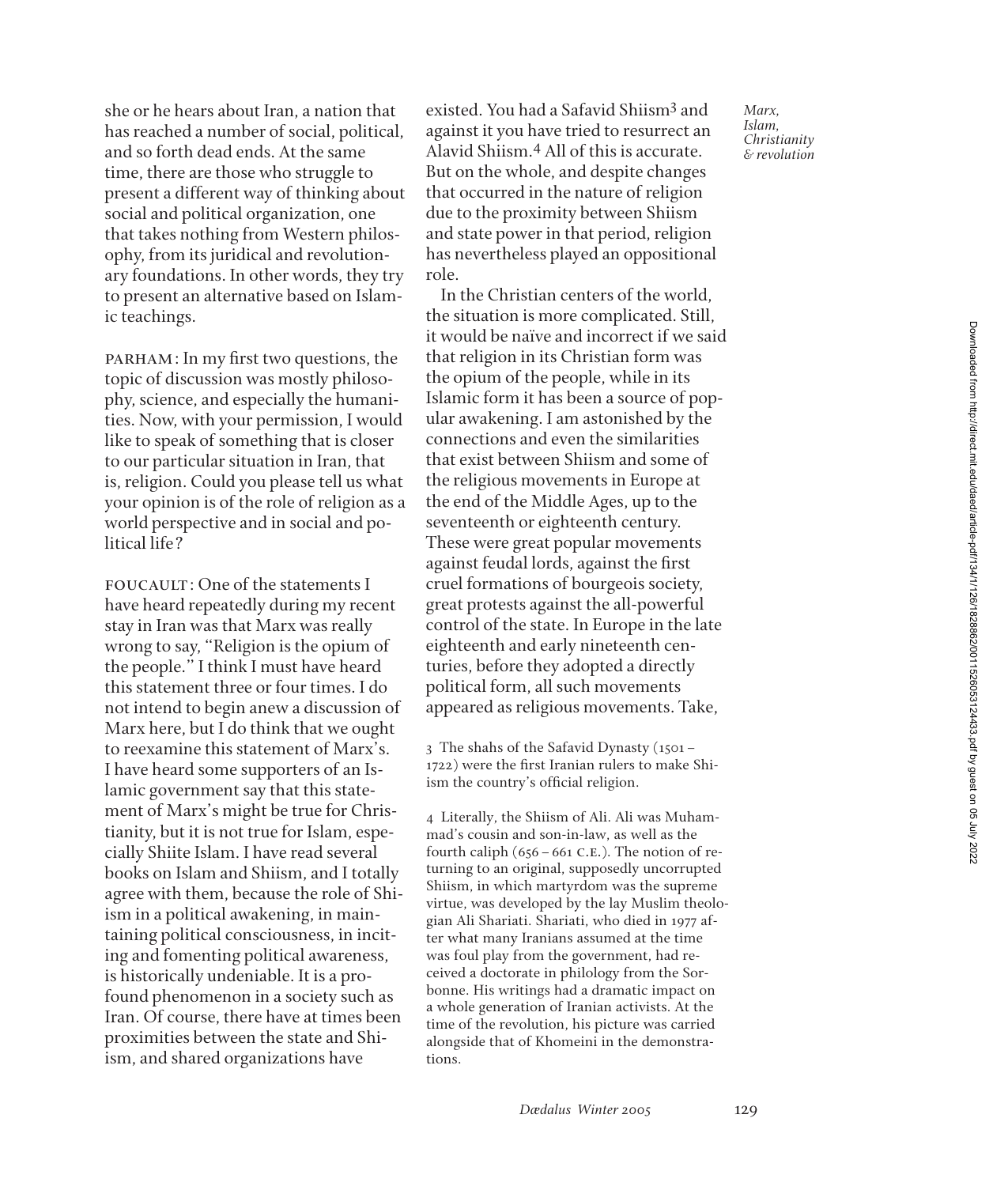*Dialogue between Michel Foucault & Baqir Parham*

for example, the Anabaptists, who were allied to such a movement during Germany's Peasant Wars.<sup>5</sup> It was a movement that rejected the power of the state, government bureaucracy, social and religious hierarchies–everything. This movement supported the right to individual conscience and the independence of small religious groups that wished to be together, have their own organizations, without hierarchy or social stratification between them. These were all extremely important social movements that left their mark on the religious and political consciousness of the West. In England, during the bourgeois revolutions of the seventeenth century, underneath the bourgeois and parliamentary revolutions as such, we had a complete series of religious-political struggles. These movements were religious because they were political and political because they were religious, and were very important. I therefore think that the history of religions, and their deep connection to politics, ought to be thought anew.

In actuality, the type of Christianity that was the opium of the people was the product of political choices and joint tactics by the states, or the government bureaucracies, and the church organization during the nineteenth century. They said we ought to bring the rebellious workers back to religion and make them accept their fate. In Marx's time, religion was in fact the opium of the people, and Marx was right for this reason, but only in the context of his own time. His statement ought to be understood only for the time period in which he lived, not as a general statement on all eras of Christianity, or on all religions.

5 During the years 1524–1534, in the aftermath of Martin Luther's break with Rome, Germany experienced a series of radical peasant revolts, which are the subject of Frederick Engels's *Peasant Wars in Germany* (1852).

parham: Precisely. Now I come to my last question, which, unlike my other questions, is more academic. I want to use this opportunity to ask you about philosophical structuralism. You have been known as one of the most authentic representatives of this form of thought. Could you please tell me what the issues are exactly?

FOUCAULT: Very well, but let me first say that I am not a structuralist. I never have been. I never made such a claim. And I have always clearly said that I am not a structuralist. But such terms, such labels, are out of necessity both correct and incorrect. There is a truthful dimension to them and an untruthful one. In actuality, what is known as structuralism is a methodology used in linguistics, sociology, history of religions, comparative mythology, and so forth. These make up a group of scientific fields that use the structuralist method. In other words, their analysis is based more on systems of relations than on explorations of elements and contents. Structuralism in this meaning has no relationship to my work–none.

Beyond this, there is the fact that in the 1960s in the West, especially in France, a change took place in the form of analysis and philosophical thinking. Briefly, without wishing to enter a debate, the issue is this: From the time of Descartes until now, the point of origin of philosophical thought was the subject, and the foundational subject of philosophy was to determine what is the subject, what is self-consciousness. Is the subject free? Is self-consciousness absolute self-consciousness? In other words, is it aware of itself? In sum, can self-consciousness, as Hegel said, become worldly?

Around the 1960s, after the world became more connected with technique and technical knowledge, I believe that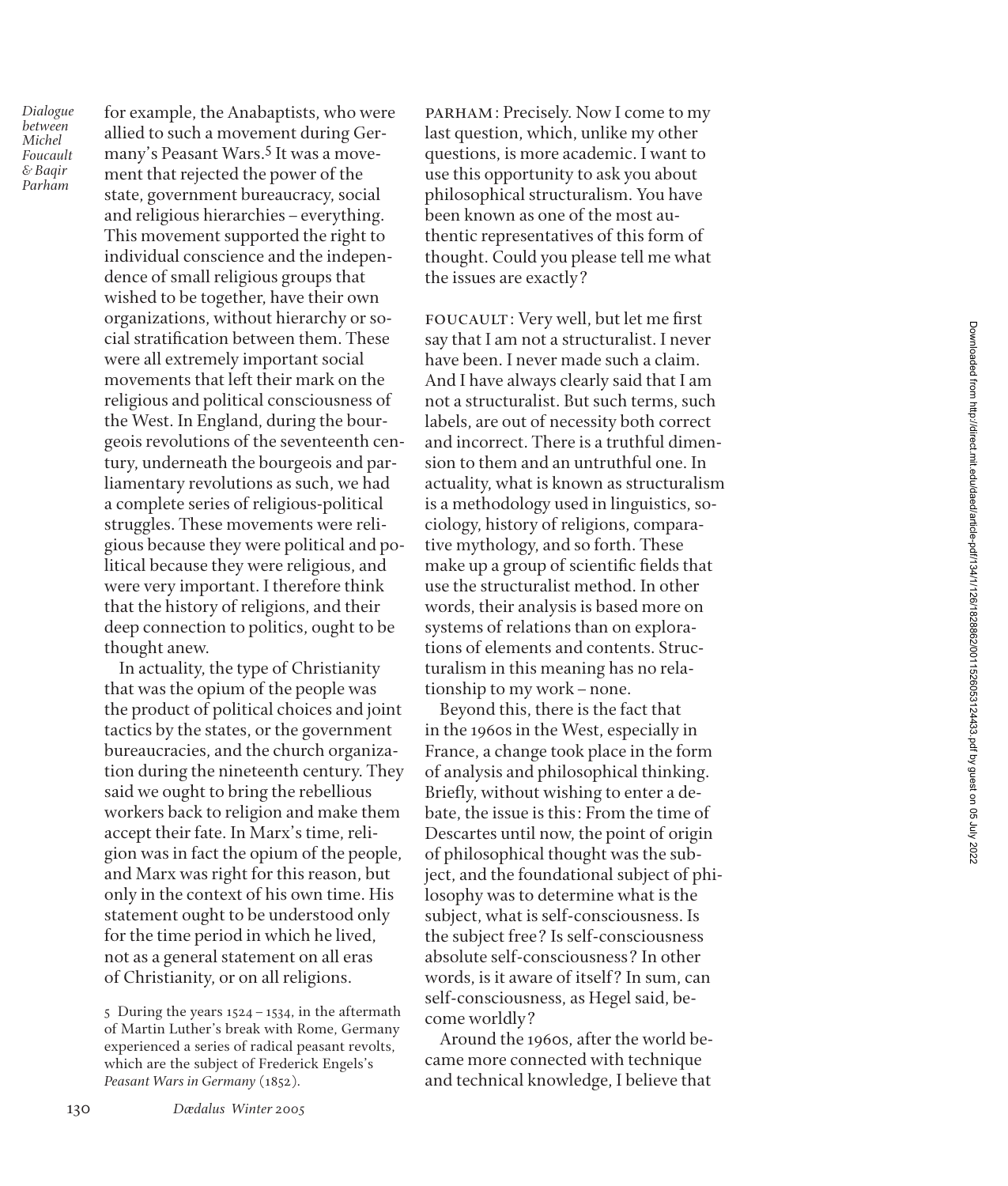a rethinking at the point of origin of philosophical thought began. That is, it seemed better to begin with contents, with things themselves. In other words, and very simply, this meant to begin with things that exist positively and to analyze them. It meant to see how the subject could be placed within this content–which is the only role that the subject can play–focusing on how the subject is determined by outside elements. In other words, the principal change is not to privilege the subject as against the objective reality from the very beginning. Rather the objects, the relation between the objects, and the comprehensibility of the objects within themselves are what we explore. That is, we pay more attention to the comprehensibility of things in their own right than to the awareness of the subject.

From this point of view, we can understand why some types of research are called structuralist research. For example, look at the problem of psychoanalysis. Lacan tried to discuss the subject on the basis of the unconscious, whereas Sartre and Merleau-Ponty began with the subject and tried to see if they could reach the unconscious or not, and they never, of course, reached it. Lacan begins with the unconscious, the principle of the unconscious that appears in the process of psychoanalytical probing, and asks the question, "Given the existence of this unconscious, what would the subject be?"

Now I turn to myself, since your question was for me. My first book was called *Madness and Civilization*, but in fact my problem was rationality, that is, how does reason operate in a society such as ours? Well, to understand this issue, instead of beginning with the subject moving from awareness to reason, it is better if we see how, in the Western world, those who are not the subjects of reason,

those who are not considered reasonable, that is, those who are mad, are removed from the life process. Starting with this practice, with this constellation of real practices, and finally, a process of negation, we reach the point where we can see the place of reason. Or we find out that reason is not just the movements and actions of rational structures, but the movements of the structures and the mechanisms of power. Reason is what sets aside madness. Reason is what gives itself the right and the means to set aside madness.

From such analyses that do not start with the subject, I reached the point of how one could question various manifestations of power and analyze them. In general, we can say that a philosophy based on self-consciousness is necessarily related to the idea of freedom. And this is very good, but the philosophy or thinking whose subject matter is not self-consciousness, but real practice or social practice, relates to the theory of power. In other words, instead of selfconsciousness and freedom, we reach practice and power.

I do not mean to say that power, from my point of view, is a foundational, unconquerable, absolute entity that one has to kneel before. Rather, the purpose of all of my analyses is that, in light of them, we find out where are the weak points of power from which we can attack it. When we speak of the relationship between reason and madness, when we show that reason exercises its power on madness, this is not to justify reason. Rather, it is to show how a system of power can be questioned and fought against. Thus, my analyses are in fact strategic analyses and are meaningful only in relation to strategies.

My studies on the issues of youth crime and prison are of a similar nature. I want to show what are the existing

*Marx, Islam, Christianity & revolution*